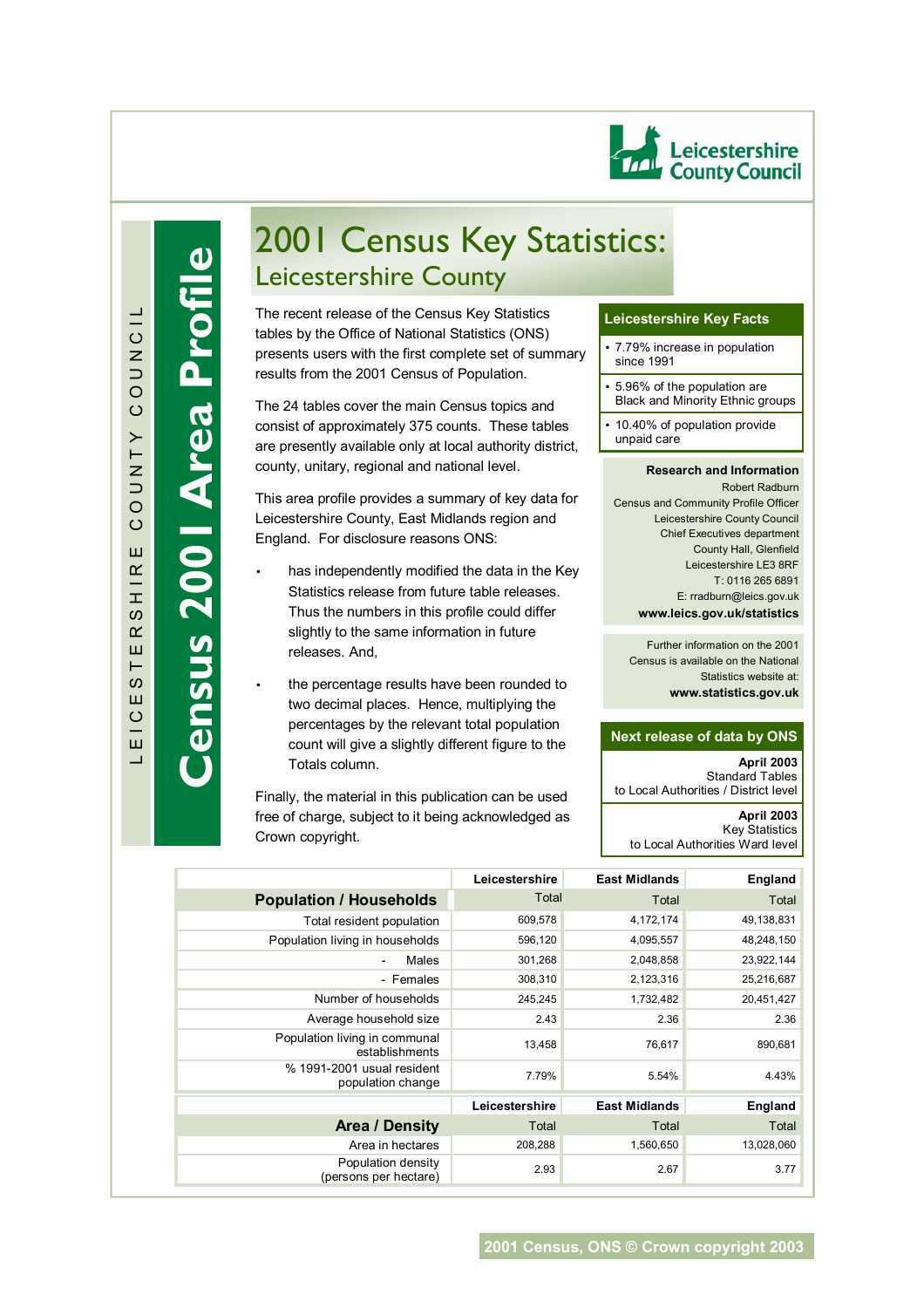# **Keys Statistics Definitions**

## **1991 Census Comparison**

• Care must be taken when interpreting inter-census population, as there have been changes in definition between 1991-2001. The 2001 counts have also been adjusted to account for under-enumeration.

#### **Amenities (1)**

- Occupancy rating is a census measure developed to calculate household overcrowding. It assumes that every household, including one person households, requires a minimum of two common rooms. E.g. -1 implies that there is one room too few.
- A dependent child is a person in a household aged 0-15 (whether or not in a family) or a person aged 16-18 who is in full-time education in a family living with parents.

# **Qualifications (2)**

- Level 3 = 2+ 'A' levels, 4+ 'AS' levels, NVQ 3 Advanced GNVQ
- Level 4/5 = First degree, NVQ 4/5, HNC, HND, Qualified Teacher, Doctor, Dentist, Nurse, Midwife and Health Visitor.

#### **Health (3)**

- Limiting long-term illness covers any long-term illness, health problem or disability that limits daily activities or work.
- General Health refers to health over the 12 months prior to Census day. (29 April 2001)
- Provision of unpaid care: persons looking after, giving help or support to family members and/or neighbours because of longterm physical or mental ill-health or disability or problems relating to age.

#### **Car / Van Ownership (4)**

• ëAll cars/vansí may not be exact as households with more than 10 cars are counted as having 10 cars.

#### **Hours worked (5)**

• Hours worked is the average number of hours per week for the last four weeks before the Census day. (29 April 2001)

# **Travel to work (6)**

• Public transport is defined as Underground, metro, light rail or tram; bus, minibus or coach (but excludes car-sharing)

|                               | Leicestershire |            | <b>East Midlands</b> |            | England    |            |
|-------------------------------|----------------|------------|----------------------|------------|------------|------------|
| <b>Age Structure</b>          | Total          | Percentage | Total                | Percentage | Total      | Percentage |
| All people:                   | 609,578        |            | 4,172,174            |            | 49,138,831 |            |
| 0-4 years:                    | 34,232         | 5.62%      | 239,013              | 5.73%      | 2,926,238  | 5.96%      |
| 5-9 years:                    | 37,794         | 6.20%      | 265,214              | 6.36%      | 3,122,529  | 6.35%      |
| 10-15 years:                  | 47,276         | 7.76%      | 332,596              | 7.97%      | 3,852,814  | 7.84%      |
| 16-19 years:                  | 31,189         | 5.12%      | 206,842              | 4.96%      | 2,408,837  | 4.90%      |
| 20-29 years:                  | 68,783         | 11.28%     | 499,468              | 11.97%     | 6,221,379  | 12.66%     |
| 30-44 years:                  | 137,945        | 22.63%     | 932,431              | 22.35%     | 11,127,511 | 22.65%     |
| 45-59 years:                  | 126,292        | 20.72%     | 818,583              | 19.62%     | 9,279,693  | 18.88%     |
| 60-64 years:                  | 30,619         | 5.02%      | 207,432              | 4.97%      | 2,391,830  | 4.87%      |
| 65-74 years:                  | 51,675         | 8.48%      | 355,996              | 8.53%      | 4,102,841  | 8.35%      |
| 75 and over                   | 43,773         | 7.18%      | 314,599              | 7.54%      | 3,705,159  | 7.54%      |
|                               | Leicestershire |            | <b>East Midlands</b> |            | England    |            |
| <b>Ethnic Group</b>           | Total          | Percentage | Total                | Percentage | Total      | Percentage |
|                               |                |            |                      |            |            |            |
| White                         | 577,360        | 94.71%     | 3,900,380            | 93.49%     | 44,679,361 | 90.92%     |
| <b>British</b>                | 565,401        | 92.75%     | 3,807,731            | 91.26%     | 42,747,136 | 86.99%     |
| Irish                         | 4,097          | 0.67%      | 35,478               | 0.85%      | 624,115    | 1.27%      |
| Other White                   | 7,862          | 1.29%      | 57,171               | 1.37%      | 1,308,110  | 2.66%      |
|                               |                |            |                      |            |            |            |
| <b>Mixed</b>                  | 4,537          | 0.74%      | 43,141               | 1.03%      | 643,373    | 1.31%      |
| White & Black Caribbean       | 1,573          | 0.26%      | 20,658               | 0.50%      | 231,424    | 0.47%      |
| White & Black African         | 342            | 0.06%      | 3,426                | 0.08%      | 76,498     | 0.16%      |
| White & Asian                 | 1,692          | 0.28%      | 11,176               | 0.27%      | 184,014    | 0.37%      |
| <b>Other Mixed</b>            | 930            | 0.15%      | 7,881                | 0.19%      | 151,437    | 0.31%      |
| <b>Asian or Asian British</b> | 22,506         | 3.69%      | 168,913              | 4.05%      | 2,248,289  | 4.58%      |
| Indian                        | 18,519         | 3.04%      | 122,346              | 2.93%      | 1,028,546  | 2.09%      |
| Pakistani                     | 903            | 0.15%      | 27,829               | 0.67%      | 706,539    | 1.44%      |
| Bangladeshi                   | 1,385          | 0.23%      | 6,923                | 0.17%      | 275,394    | 0.56%      |
| <b>Other Asian</b>            | 1,699          | 0.28%      | 11,815               | 0.28%      | 237,810    | 0.48%      |
|                               |                |            |                      |            |            |            |
| <b>Black or Black British</b> | 1,949          | 0.32%      | 39,477               | 0.95%      | 1,132,508  | 2.30%      |
| Caribbean                     | 1,106          | 0.18%      | 26,684               | 0.64%      | 561,246    | 1.14%      |
| African                       | 676            | 0.11%      | 9,165                | 0.22%      | 475,938    | 0.97%      |
| Other Black                   | 167            | 0.03%      | 3,628                | 0.09%      | 95,324     | 0.19%      |
|                               |                |            |                      |            |            |            |
| <b>Chinese</b>                | 2,209          | 0.36%      | 12,910               | 0.31%      | 220,681    | 0.45%      |
| <b>Other Ethnic Group</b>     | 1,017          | 0.17%      | 7,353                | 0.18%      | 214,619    | 0.44%      |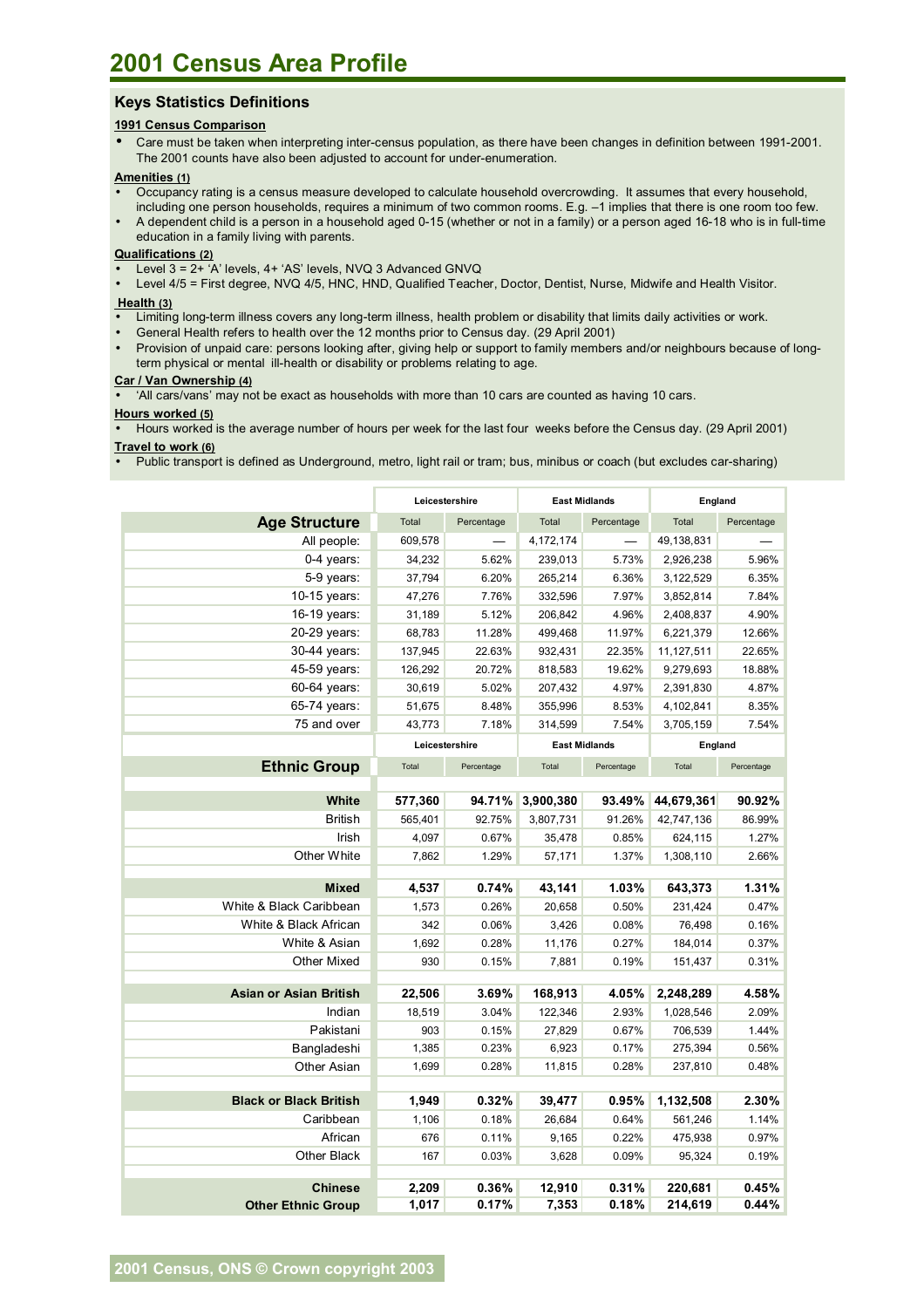|                                                                     | Leicestershire    |            | <b>East Midlands</b> |                 | England                 |            |
|---------------------------------------------------------------------|-------------------|------------|----------------------|-----------------|-------------------------|------------|
| Religion<br>(Voluntary Question)                                    | Total             | Percentage | Total                | Percentage      | Total                   | Percentage |
| Christian                                                           | 452,347           | 74.21%     | 3,003,475            | 71.99%          | 35,251,244              | 71.74%     |
| <b>Buddhist</b>                                                     | 904               | 0.15%      | 7,541                | 0.18%           | 139,046                 | 0.28%      |
| Hindu                                                               | 12,329            | 2.02%      | 66,710               | 1.60%           | 546,982                 | 1.11%      |
| Jewish                                                              | 614               | 0.10%      | 4,075                | 0.10%           | 257,671                 | 0.52%      |
| Muslim                                                              | 4,937             | 0.81%      | 70,224               | 1.68%           | 1,524,887               | 3.10%      |
| Sikh                                                                | 4,971             | 0.82%      | 33,551               | 0.80%           | 327,343                 | 0.67%      |
| Other                                                               | 1,287             | 0.21%      | 9,863                | 0.24%           | 143,811                 | 0.29%      |
| No religion or not stated                                           | 132,189           | 21.69%     | 976,735              | 23.41%          | 10,947,847              | 22.28%     |
|                                                                     | Leicestershire    |            | <b>East Midlands</b> |                 | England                 |            |
| <b>Household Composition</b><br>(One family and no others)          | Total             | Percentage | Total                | Percentage      | Total                   | Percentage |
| Households with dependent children                                  | 74,236            | 30.27%     | 513,548              | 29.64%          | 6,022,751               | 29.45%     |
| Lone parent households<br>with dependent children                   | 11,375            | 4.64%      | 105,365              | 6.08%           | 1,311,974               | 6.42%      |
| All pensioner households                                            | 56,978            | 23.23%     | 408,649              | 23.59%          | 4,765,918               | 23.30%     |
|                                                                     | Leicestershire    |            | <b>East Midlands</b> |                 | England                 |            |
| <b>Accommodation Type</b>                                           | Total             | Percentage | Total<br>Percentage  |                 | Total<br>Percentage     |            |
| All household spaces                                                | 252,661           |            | 1,798,879            |                 | 21,262,825              |            |
| Detached                                                            | 94,129            | 37.26%     | 579,958              | 32.24%          | 4,786,456               | 22.51%     |
| Semi-detached                                                       | 100,478           | 39.77%     | 652,282              | 36.26%          | 6,713,183               | 31.57%     |
| Terraced                                                            | 39,586            | 15.67%     | 382,696              | 21.27%          | 5,494,033               | 25.84%     |
| Flat, maisonette or apartment                                       | 17,462            | 6.91%      | 176,833              | 9.83%           | 4,180,235               | 19.66%     |
| Other                                                               | 1,006             | 0.40%      | 7,110                | 0.40%           | 88,918                  | 0.42%      |
|                                                                     |                   |            |                      |                 |                         |            |
|                                                                     | Leicestershire    |            | <b>East Midlands</b> |                 | England                 |            |
| <b>Tenure</b>                                                       | Total             | Percentage | Total                | Percentage      | Total                   | Percentage |
| Owner-occupied                                                      | 199,020           | 81.15%     | 1,250,574            | 72.18%          | 14,054,122              | 68.72%     |
| Rented from council /<br>housing association                        | 26,982            | 11.00%     | 303,381              | 17.51%          | 3,940,728               | 19.27%     |
| Private landlord / letting agency                                   | 13,463            | 5.49%      | 126,266              | 7.29%           | 1,798,864               | 8.80%      |
| Other                                                               | 5,780             | 2.36%      | 52,261               | 3.02%           | 657,713                 | 3.22%      |
|                                                                     | Leicestershire    |            | <b>East Midlands</b> |                 | England                 |            |
| Amenities (1)                                                       | Total             | Percentage | Total                | Percentage      | Total                   | Percentage |
| Without central heating                                             | 10.947            | 4.47%      | 102,243              | 5.9%            | 1,744,144               | 8.53%      |
| Without sole use of<br>bath / shower and toilet                     | 631               | 0.26%      | 5,054                | 0.29%           | 99,445                  | 0.49%      |
| Occupancy rating of -1 or less                                      | 8,302             | 3.39%      | 77,146               | 4.45%           | 1,457,512               | 7.13%      |
|                                                                     | Leicestershire    |            | <b>East Midlands</b> |                 | England                 |            |
| <b>Qualifications (2)</b><br>(People aged 16-74)                    | Total             | Percentage | Total                | Percentage      | Total                   | Percentage |
| Number of people aged 16-74                                         | 446,503           | 28.21%     | 3,020,752<br>955,799 |                 | 35,532,091              | 28.85%     |
| No qualification<br>Highest qualification attained<br>level 3       | 125,964<br>38,401 | 8.60%      | 235,804              | 31.64%<br>7.81% | 10,251,674<br>2,962,282 | 8.34%      |
| Highest qualification attained<br>level 4/5                         | 81,305            | 18.21%     | 502,330              | 16.63%          | 7,072,052               | 19.90%     |
|                                                                     | Leicestershire    |            | <b>East Midlands</b> |                 | England                 |            |
| <b>Health and</b><br><b>Provision of Unpaid Care (3)</b>            | Total             | Percentage | Total                | Percentage      | Total                   | Percentage |
| People with limiting long-term illness                              | 94,171            | 15.45%     | 768,266              | 18.41%          | 8,809,194               | 17.93%     |
| People of working age population<br>with limiting long-term illness | 40,241            | 10.60%     | 351,098              | 13.71%          | 4,014,005               | 13.29%     |
| People with 'not good' general health                               | 44,838            | 7.36%      | 381,465              | 9.14%           | 4,435,876               | 9.03%      |
| People providing unpaid care                                        | 63,387            | 10.40%     | 435,741              | 10.44%          | 4,877,060               | 9.93%      |
|                                                                     | Leicestershire    |            | <b>East Midlands</b> |                 | England                 |            |
| Car / Van Ownership (4)                                             | Total             | Percentage | Total                | Percentage      | Total                   | Percentage |
| Number of cars / vans                                               | 327,036           |            | 1,994,933            |                 | 22,607,629              |            |
| No car or van                                                       | 41,235            | 16.81%     | 420,165              | 24.25%          | 5,488,386               | 26.84%     |
| Households with 1 car or van                                        | 107,027           | 43.64%     | 770,028              | 44.45%          | 8,935,718               | 43.69%     |
| Households with 2 cars or vans                                      | 77,479            | 31.59%     | 437,345              | 25.24%          | 4,818,581               | 23.56%     |
| Households with 3+ cars or vans                                     | 19,504            | 7.95%      | 104,944              | 6.06%           | 1,208,742               | 5.91%      |